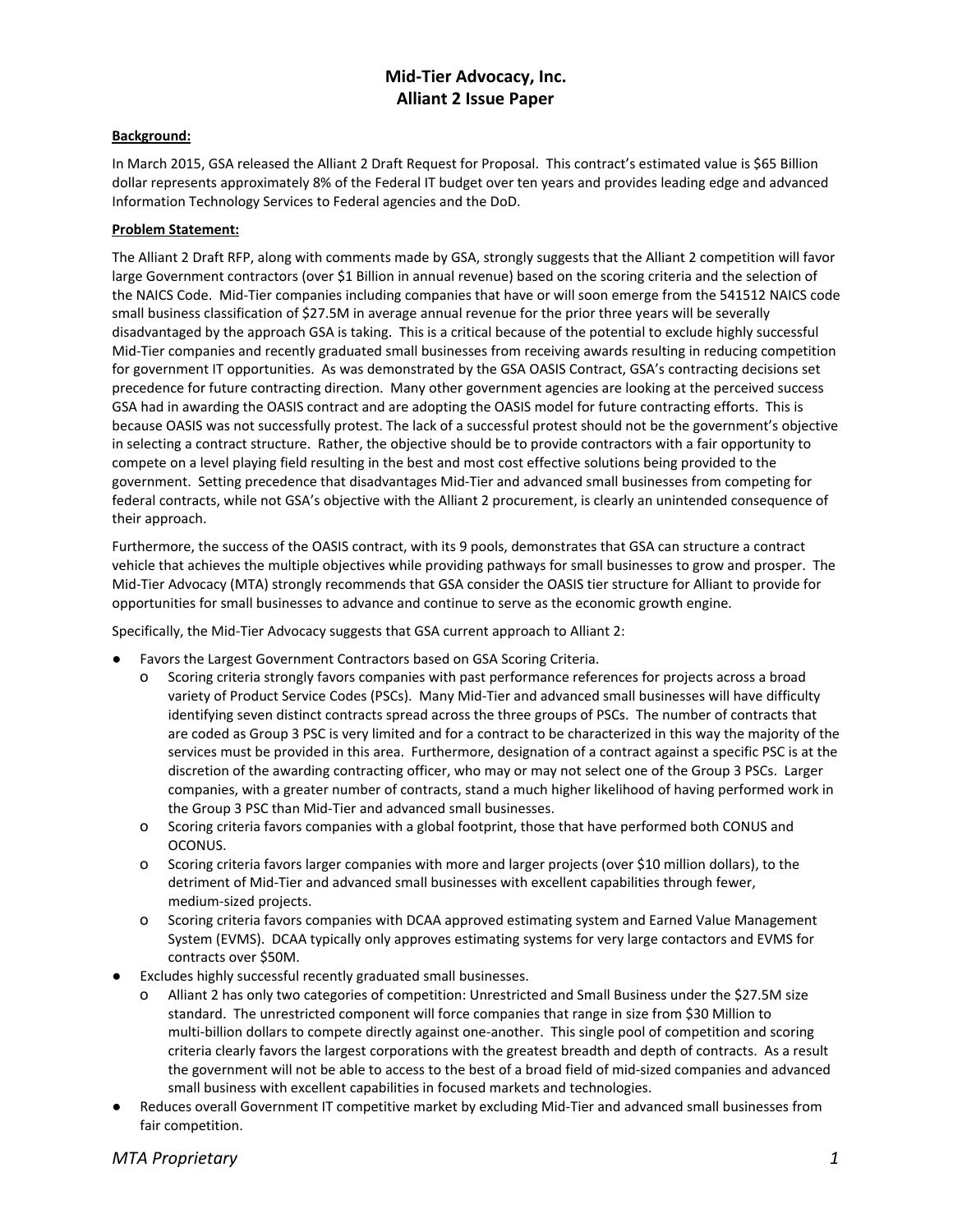# **Mid-Tier Advocacy, Inc. Alliant 2 Issue Paper**

- o Alliant 2 recipients will be awarding approximately 8% of the Federal IT budget over the next years. This is a significant part of the IT Market.
- o Limiting the market for advanced small business companies will drive these companies out of the Federal market. The Federal Government will lose these successful companies, leaving only the very large and smallest companies to compete.

#### **MTA Suggests GSA Consider the following Remedies:**

#### **1. GSA Should Institute Pools.**

Similar to the OASIS model, GSA should institute Pools to level and stratify the competition, enabling similar-sized companies to compete for contract awards among themselves. This will provide the government with a wide stable of established, advanced, and small contractors to bring the highest degree of innovation and agility possible to GSA and its customers. Pools will allow those companies with a track record of IT Service performance excellence to continue to grow and provide specialized services to GSA's customers by competing in the next larger Pool. We recommend that GSA adopt the OASIS Pooling size standards or a streamline model as stated below:

| POOL 1                 | POOL <sub>2</sub>  | POOL 3               |
|------------------------|--------------------|----------------------|
| Size Standard: \$27.5M | Size Standard: 500 | Size Standard: 1,500 |
|                        | <b>Employees</b>   | Employees            |

### **2. GSA Should Eliminate PSC Group 3.**

PSC Group 3 represents IT and Telecommunication Services associated with Data Entry, Conversion, and other manipulation of data. This falls outside the scope of NAICS 541512 (Computer Systems Design Services) and these services are provided by a limited number of firms. As a point of reference, in the initial instance of the Alliant vehicle, there are no tasks performing the scope services represented by the Group 3 PSCs.

### **3. GSA Should Reduce the Dollar Value for PSC Codes for Pools 2 and 3.**

We recommend that GSA consider reducing the dollar value for relevant projects for PCS codes from \$10M to \$1M for businesses that compete in Pools 2 and 3. This will enable qualified firms who have successfully competed and won projects on smaller scale to participate in the competition, bringing the needed innovation, expertise, and flexibility to GSA customers.

#### **4. GSA Should Allow One Project to Satisfy Multiple Leading Edge Technologies.**

We recommend that GSA consider allowing for a project to be used multiple times to qualify Leading Edge Technology if the work pertains to multiple Leading Edge Technologies.

# **5. GSA Should Adopt Leading Edge Technologies that are Reflect of What the Government Will be Purchasing in the Future.**

Many of the current Leading Edge Technologies are very specific in nature and not representative of the mainstream services purchased by government agencies. GSA should consider refining the Leading Edge Technologies and focusing them on services that governments will be purchasing in the future.

#### **6. GSA Should Drop the Requirement for DCAA audited procurement, estimation, and EVMS.**

The Code of Federal Regulations (CFR) does not require a company to have a DCAA audited procurement, estimation, and acceptable EVMS in order to compete for and perform work under a federal government contract. For those DCAA audits that have not been performed for a large number of anticipated competitors for Alliant 2, there is a reasonable likelihood that DCAA will not have enough manpower to complete all requested audits prior to the due date of the proposal. To remedy this, we recommend that the GSA eliminate the points being provided for having obtained DCAA auditable systems under this category.